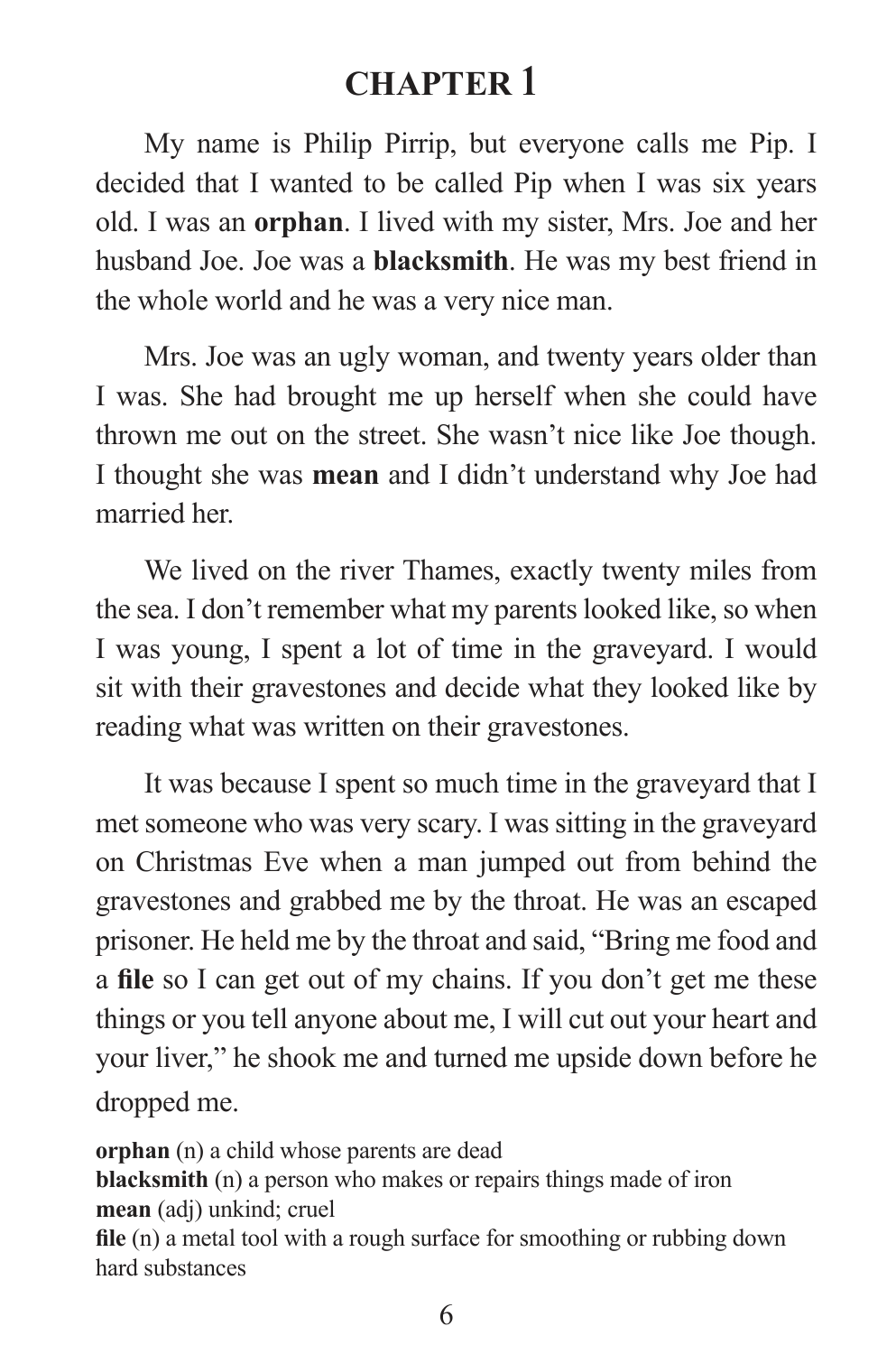

*I was sitting in the graveyard on Christmas Eve when a man jumped out from behind the gravestones and grabbed me by the throat.*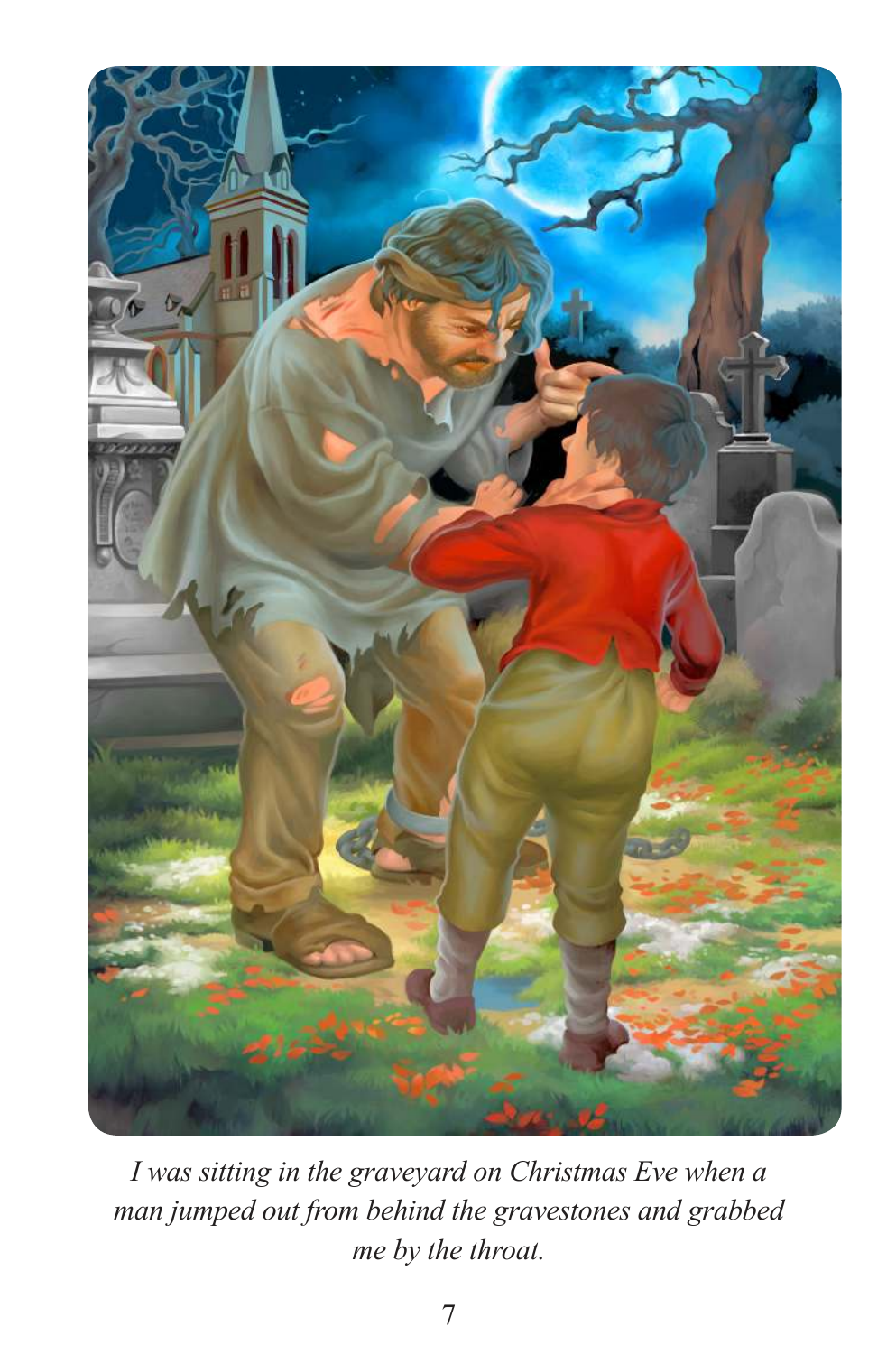I was so scared that I didn't know what to do. I ran back to my house and found out that Mrs. Joe had been looking for me. She was so angry that she was going to use the Tickler on me. The Tickler was a cane with a wax end that she liked to hit me with.

 I managed to do what Mrs. Joe wanted and she didn't hit me this time. When we ate dinner, I took some food from the table and hid it in my clothes so that I could take it to the escaped prisoner.

When we were eating dinner, we heard gunfire in the distance.

 "Another prisoner has escaped from one of the prison ships," Joe said. There were many prison boats that sat in the river. When a prisoner escaped, the guards went to look for him and fired their guns to tell people that a prisoner had escaped.

 After dinner, Mrs. Joe made me stir the Christmas pudding for a long time, so I didn't have a chance to get any more food for the escaped prisoner. I went to bed that night and didn't sleep at all. When it was morning, I got up before Joe and Mrs. Joe and went to take some more food and something to drink for the escaped prisoner.

I was sure I had enough food now so I took Joe's file and ran back to the graveyard. I felt very guilty for helping the escaped prisoner and for stealing from Joe. I found another man sleeping in the graveyard that had escaped from the prison ship,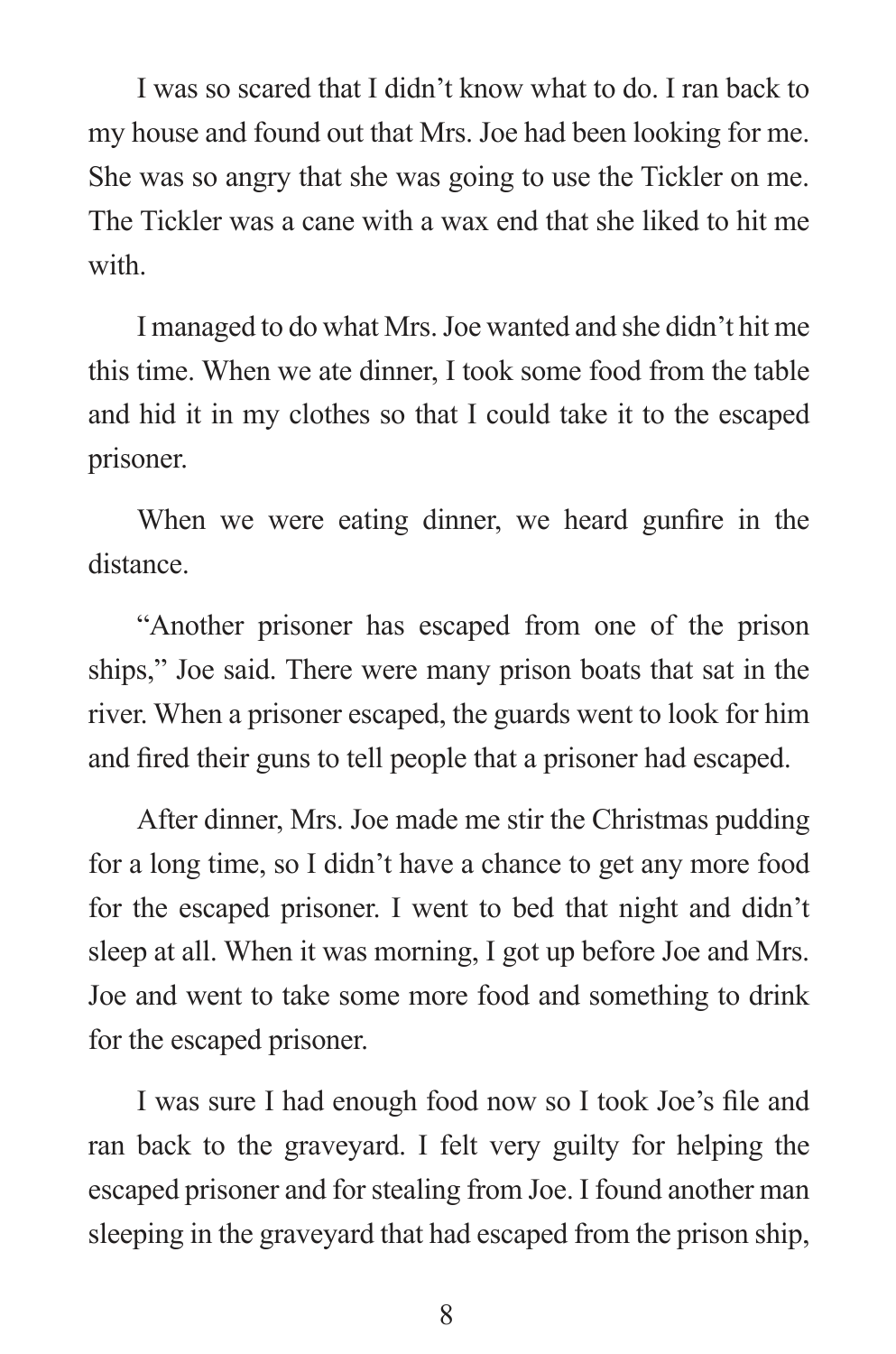and when he saw me, he ran away. It was hard for him to run away with his feet in chains. I looked around until I found the escaped prisoner. He didn't look very good, but he was glad that I had brought him food. I gave him the file so he could try to get out of the chains around his feet.

 I asked him, "Are you going to share the food with the other prisoner?" He looked very scared when I told that there was someone else there. He got to his feet and ran away trying to free his feet with the file as he ran.

 I went back home and everyone was getting ready for Christmas Day. Joe and Mrs. Joe didn't know that I had done anything wrong or had been helping the escaped prisoner. We had many people over for Christmas dinner that day – Mr. Wopsle, the clerk from the church, Mr. and Mrs. Hubble from the village and my uncle, Mr. Pumblechook.

I was worried that Mrs. Joe would find out that I took some of the Christmas food for the escaped prisoner all day. I had put water in the brandy to cover up for my stealing some of it. Mr. Pumblechook drank some of the brandy and started coughing. I had put tar water medicine in the bottle by mistake.

 Everyone was very confused and couldn't work out how tar water had been put in the brandy bottle. Next, Mrs. Joe went to get the food. I was so scared of being hit with Tickler that I got up from the table and ran out of the house. As I ran out of the house, I ran into some soldiers right outside the door.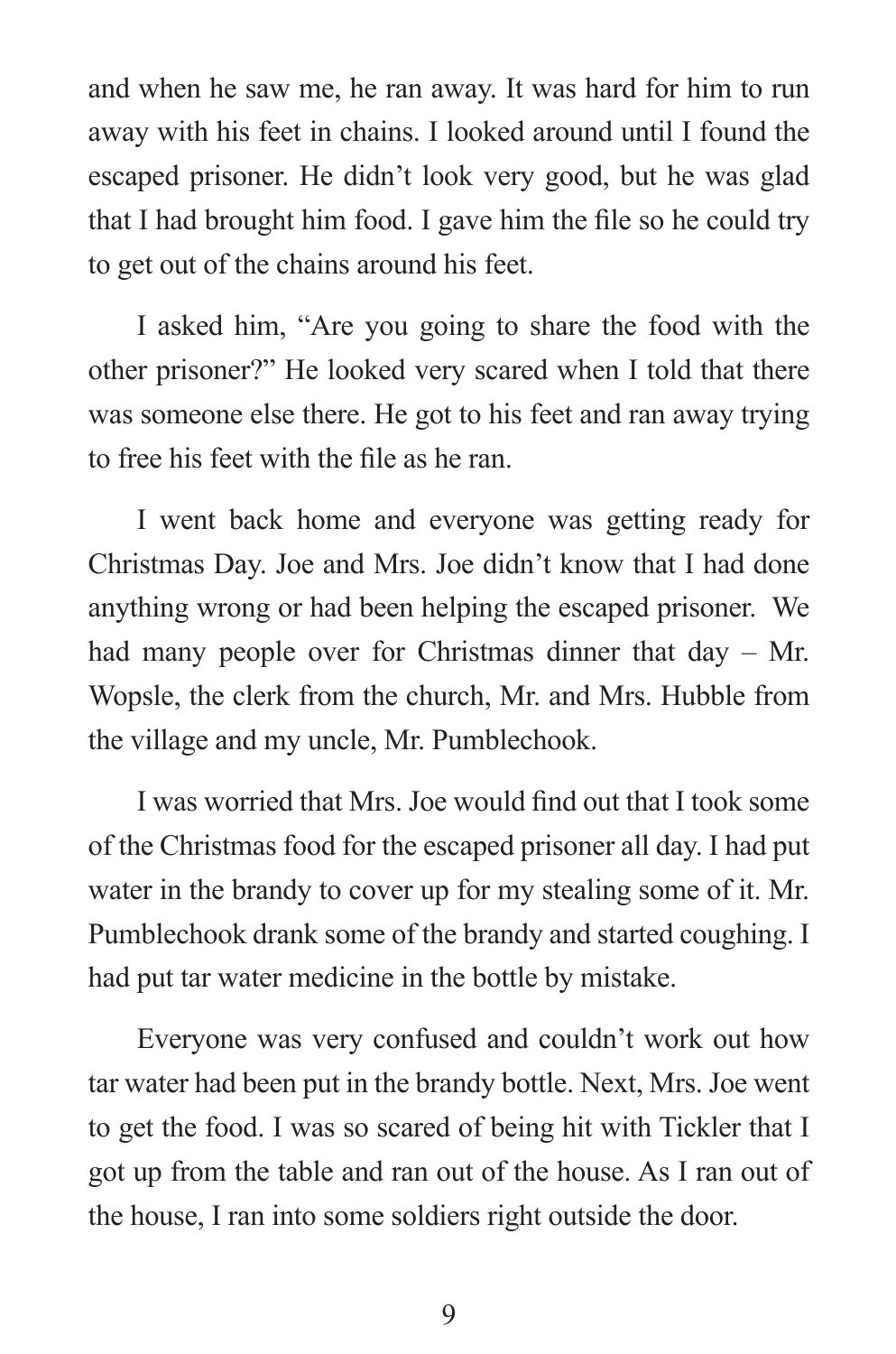I was very afraid that they had come to arrest me for helping the escaped prisoner, but they had come to see Joe. They wanted him to fix their handcuffs for him. Everyone forgot about the food with the soldiers in the house and I had not been hit with the Tickler. It was very exciting to have the soldiers in the house on Christmas Day.

 They asked Joe and I to go with them to hunt for escaped prisoners in the graveyard and the **marshes** that ran along the river. Joe thought it was a good idea and that it would be fun to go with the soldiers. I thought so too.

Joe put me on his shoulders and we went off into the Christmas night to find the escaped prisoners. As we went off into the dark, I began to worry about the prisoner I had met. He was scary and had threatened me, but he was my escaped prisoner and I didn't want anyone hurting or catching my escaped prisoner.

We went onto the marsh and found two prisoners fighting each other. The escaped prisoner I had found asleep in the graveyard was fighting my escaped prisoner. They were using their chains as weapons. My escaped prisoner was winning.

 "Please, help me! He's trying to kill me!" the sleepy escaped prisoner said.

**marsh** (n) an area of land that is soft and wet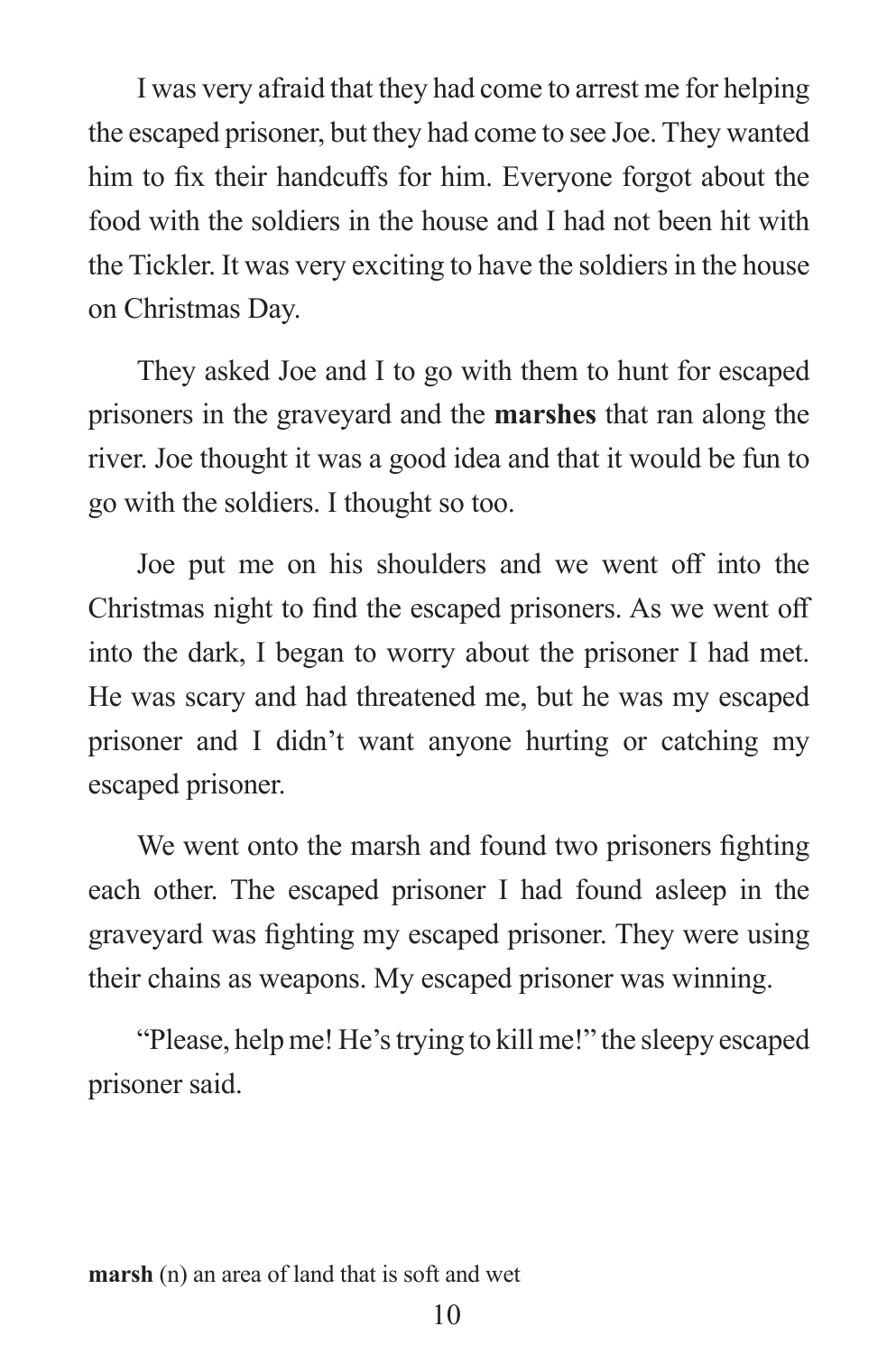"No, I am not. I am trying to stop him from running away. He deserves to be on a prison ship. I won't let him escape!" my escaped prisoner cried. He looked at me and recognised me straight away but he didn't say anything.

One of the soldiers saw the food I had stolen on the ground.

"Where did you get this?" he asked.

 "I stole it," my escaped prisoner said. I felt very **relieved**; Mrs. Joe wouldn't hit me with the Tickler for the escaped prisoner stealing from the house. From where we were, you could see the prison ships in the distance, even in the dark. The two prisoners were taken back to them by the soldiers. As I watched them go, I felt very guilty. I didn't feel guilty about stealing, but I did feel guilty for not telling Joe about it all.

 I was six years old and I decided that I could never tell Joe what had happened. I didn't want him to think badly of me. When the prisoners were gone, Joe took me home. The others were all still waiting for us to eat Christmas dinner, but I was so tired that I went to bed.

 Joe told everyone what had happened, including my escaped prisoner stealing the food from the house. They all spent most of the night trying to work out how my escaped prisoner had gotten into the house to steal everything.

**relieved** (adj) feeling relaxed and happy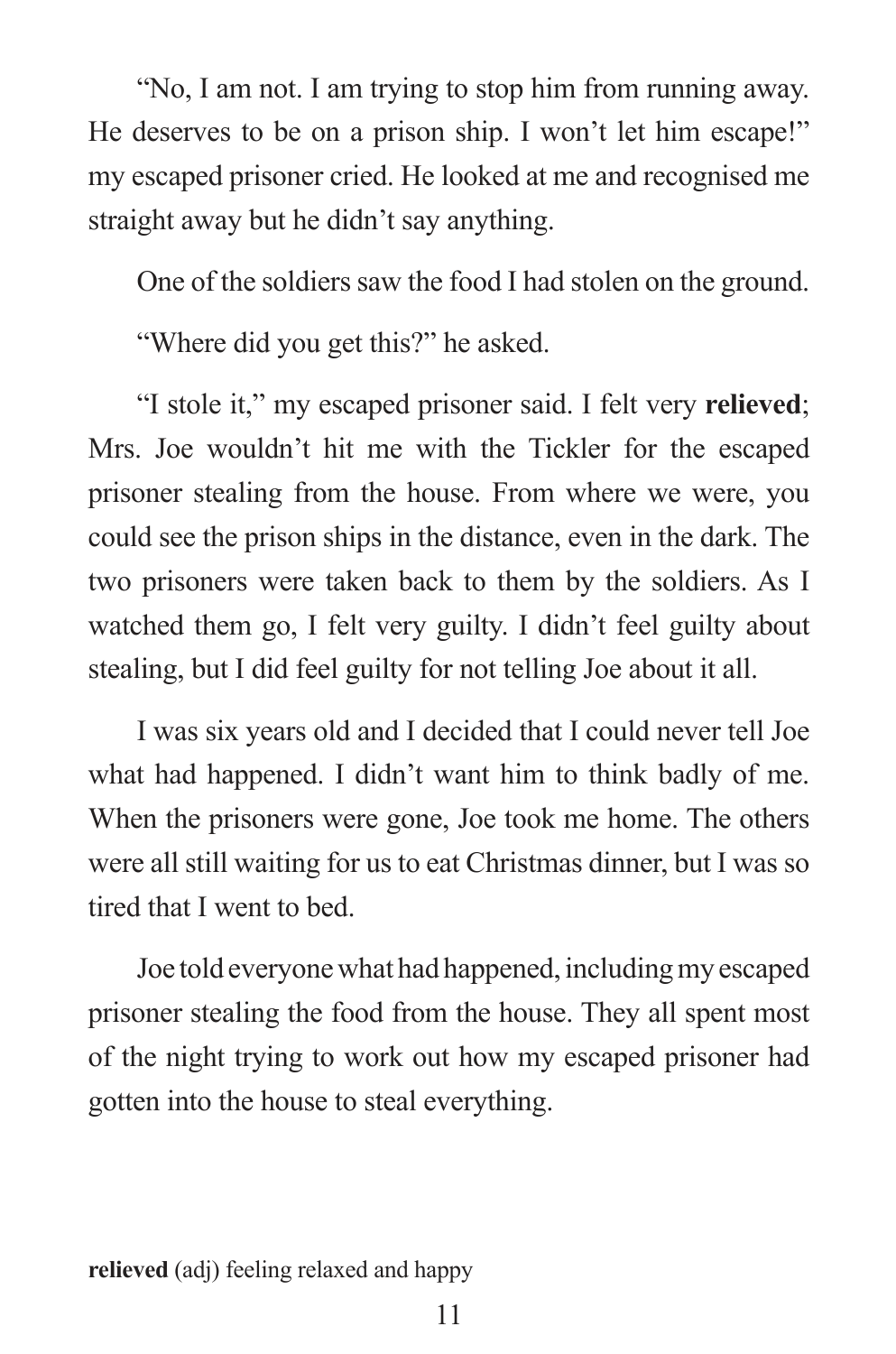Because I was now six, it was time for me to start going to school. I went to school for an hour every day at Mr. Wopsle's great aunt's house. It wasn't a good school. Mr. Wopsle's great aunt spent most of the lessons sleeping in her chair. Sometimes Mr. Wopsle would come to the school and read poetry or perform Shakespeare. School was boring apart from Biddy being there.

 Biddy was Mr. Wopsle's great aunt's granddaughter and she was an orphan, just like me. She was in charge of running the shop that Mr. Wopsle's great aunt owned, which is where the school was.

 When I was at home, I practised my writing. I decided that the best way to practise my writing was to write a letter to Joe. When I gave Joe the letter, he thought it was the best thing he had ever seen.

 Joe didn't know much about reading or writing. His father drank and used to hit his mother. Sometimes Joe and his mother would run away from his father, but his father always found out where they were and made them go back home with him.

 Joe was sent to work when he was a little boy so that there was money to pay for his father's drink. Because he had to go to work, Joe couldn't go to school. I thought that Joe should be very upset with his mother and father, but he loved them both very much and he was with them until they died.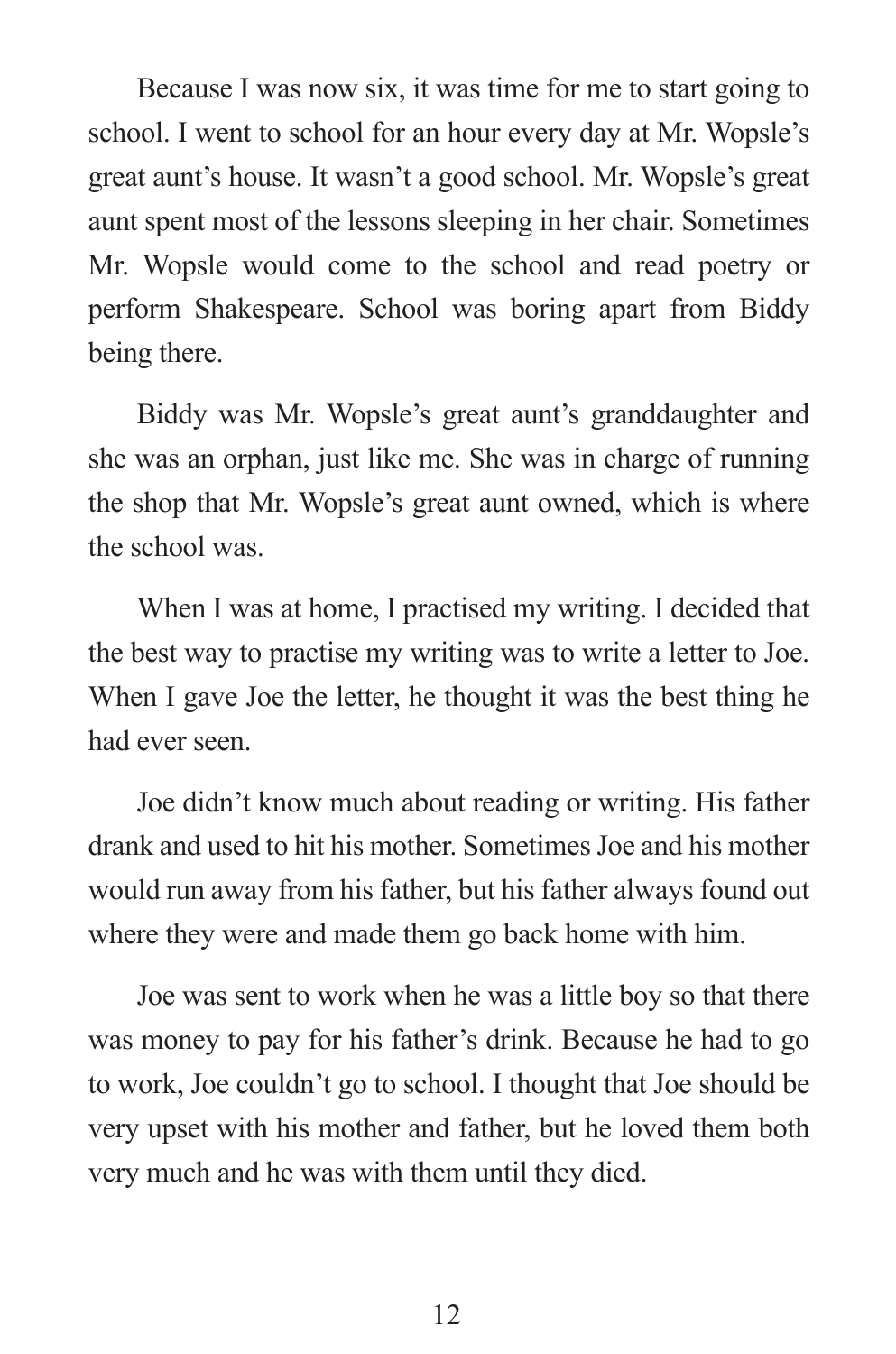It was why Joe was so nice too. He knew how much his mother had gone through and so wanted to do whatever he could to provide for Mrs. Joe and Pip. He was sorry that he didn't stop her hitting me with the Tickler, but he loved me. It was because of Joe that I lived with them.

 Mrs. Joe had gone to visit Mr. Pumblechook when the weather got very cold, and Joe was worried about Mrs. Joe coming home on her own. He didn't need to worry because she came home with news that Miss Havisham, the richest lady in the village, wanted Pip to come to her house to play with her daughter.

 I was to go there the next day. Therefore, I was taken to Mr. Pumblechook's house for the night so that he could take me to Miss Havisham's house in the morning. I was very sad because it was the first time that I could remember being away from Joe.

 I didn't like being in Mr. Pumblechook's house. He didn't give me much food and he asked me lots of questions about school. When we had eaten, Mr. Pumblechook took me to a very big, grey and miserable looking mansion. He rang the bell at the gate and waited for someone to come. Eventually, a young girl came down to the gate but she wouldn't let Mr. Pumblechook inside.

 She let me in and sent him away, telling him to come back later to get me.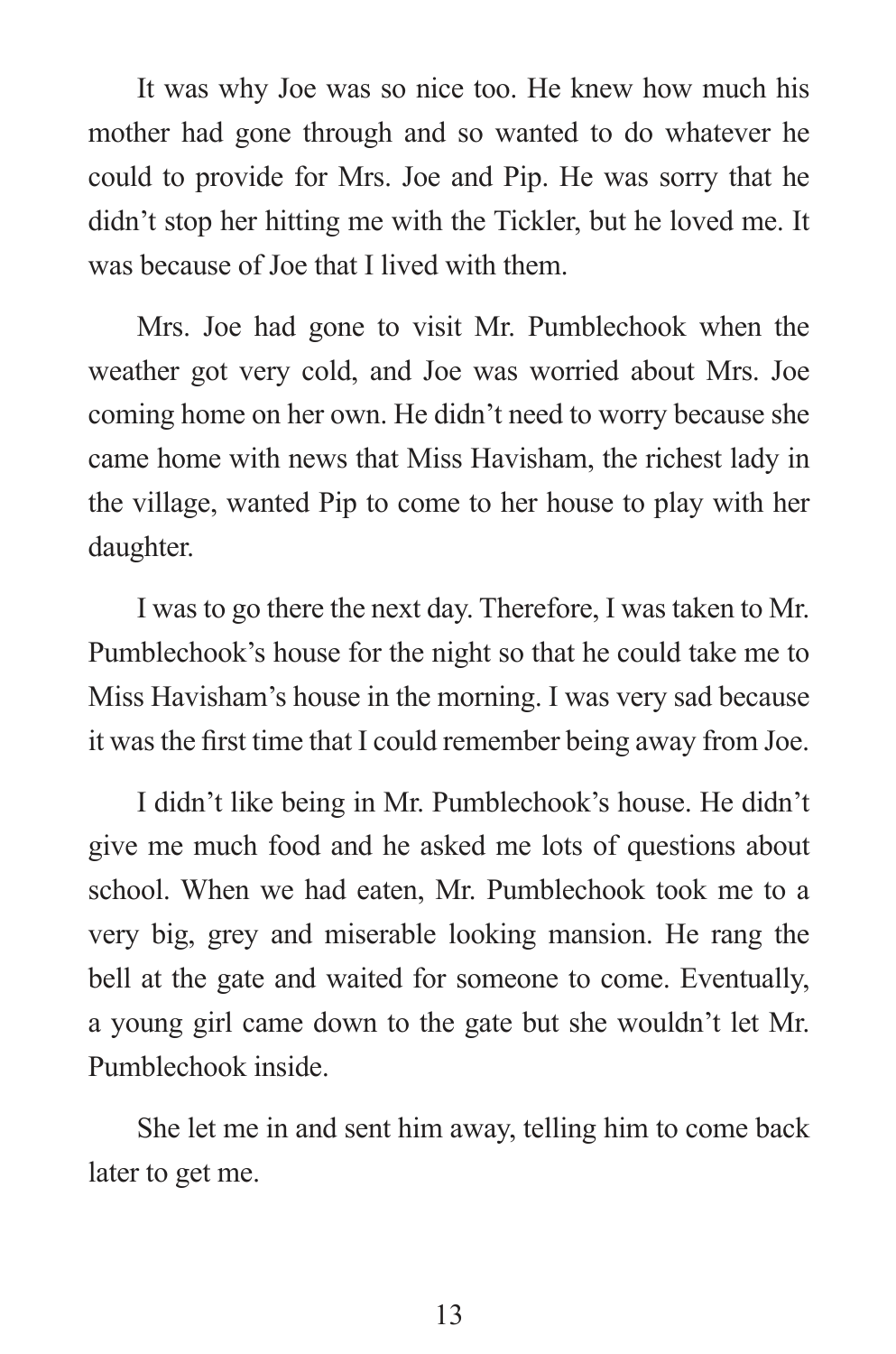

*When we had eaten, Mr. Pumblechook took me to a very big, grey and miserable looking mansion. He rang the bell at the gate and waited for someone to come.*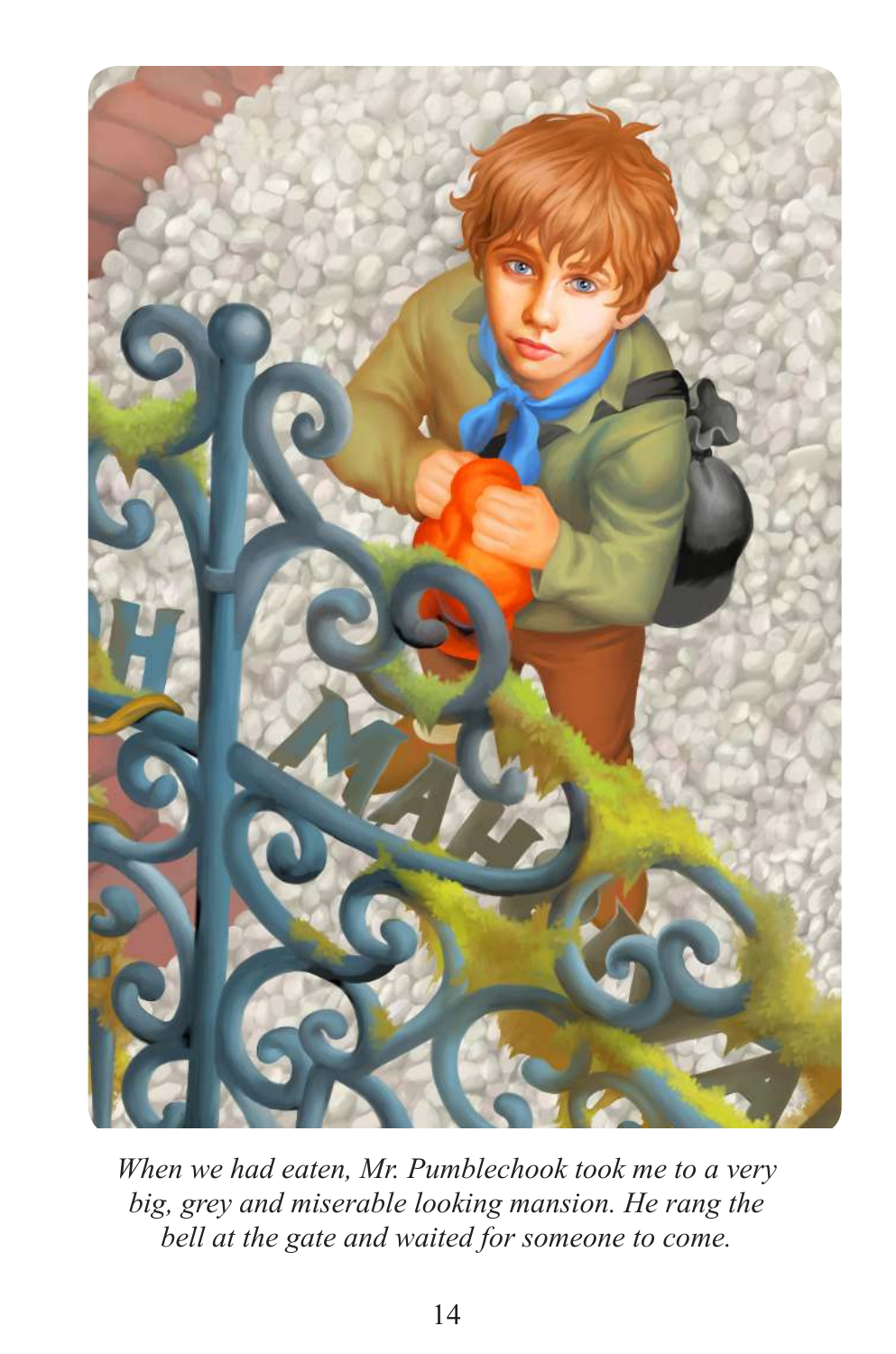# **CHAPTER 2**

 The girl led me into the house. She called me "boy" even though we were the same age. Her name was Estella. As we walked through the house, she told me that the house had two names – the manor house and Satis House.

 "Satis means *enough* in either Greek, Hebrew or Latin," she told me, "When it was first built, the builders thought that whoever owned the house couldn't want anything more in life than to live here."

 Estella was the most beautiful girl I had ever seen. The house was very dark, but she seemed to know where she was going. She led me to a room that was covered in **cobwebs**. There was a table set for dinner for many people, a clock that had stopped at 8:40 a.m. and an old woman was sitting in a chair. She was dressed in a wedding dress that had once been beautiful, but now was yellow and brown with age.

 Her veil was torn and she was missing a shoe. There were **trunks** everywhere that had clothes lying in and around them. She was very thin and looked like a skeleton and her hair was all white. This old woman was Miss Havisham. She told me that she had a broken heart and then ordered me to play.

**cobweb** (n) spider's web **trunk** (n) a box or chest to hold clothes in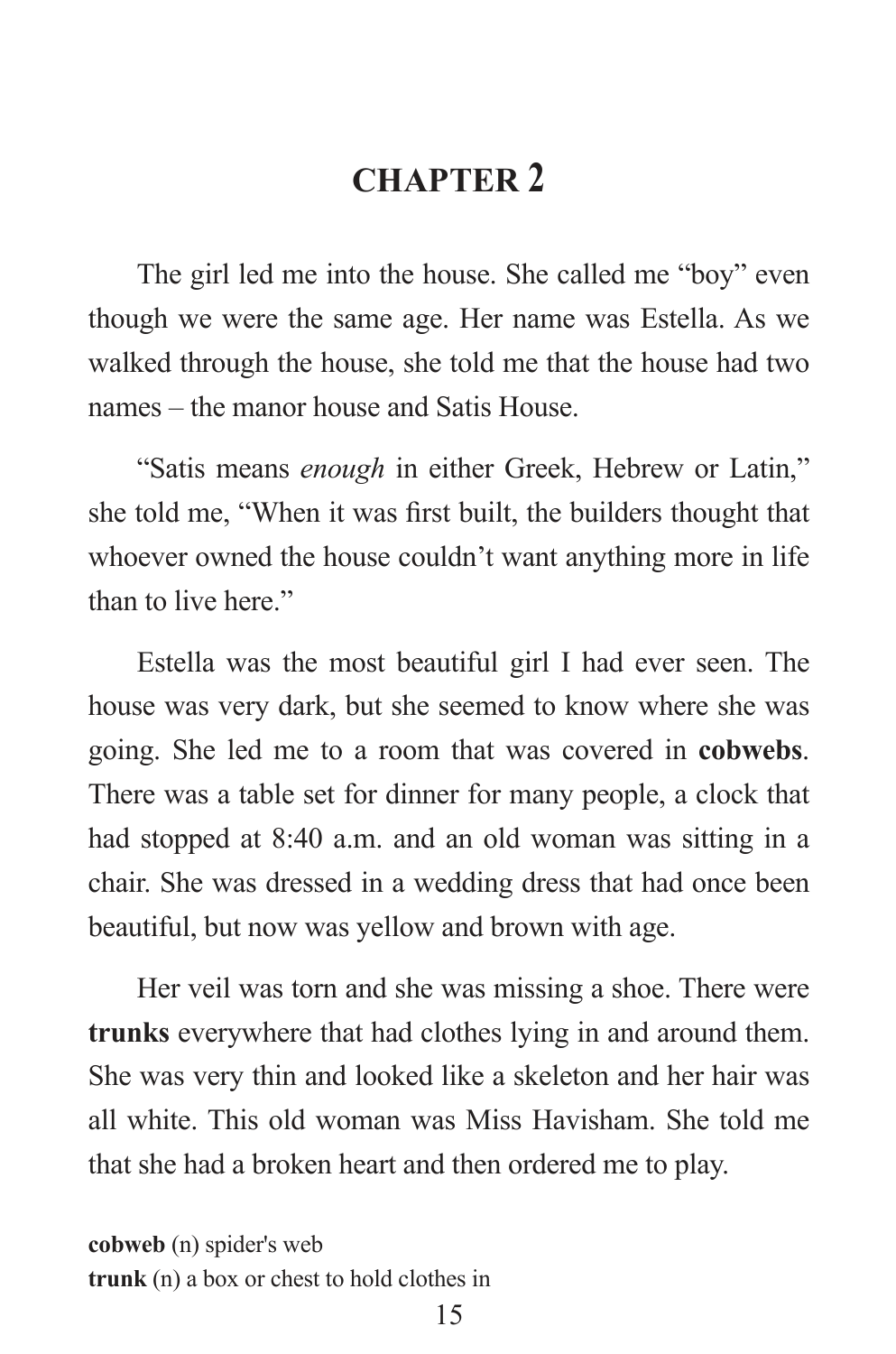

*This old woman was Miss Havisham. She told me that she had a broken heart and then ordered me to play.* 

 I had never been ordered to play before so I didn't know what to do. Miss Havisham told me to call for Estella. I didn't want to, but I did as I was told. I went out into the hall and shouted for Estella to come.

 Estella came to Miss Havisham's room and sat down to play cards with me. Estella always looked very bored. She rolled her eyes and beat me easily. She made fun of how I looked and I didn't know what to say. I hadn't met anyone like Estella before. Mrs. Joe hit me for doing bad things and Joe was nice to me, but Estella was just mean.

"What do you think of Estella?" Miss Havisham asked me.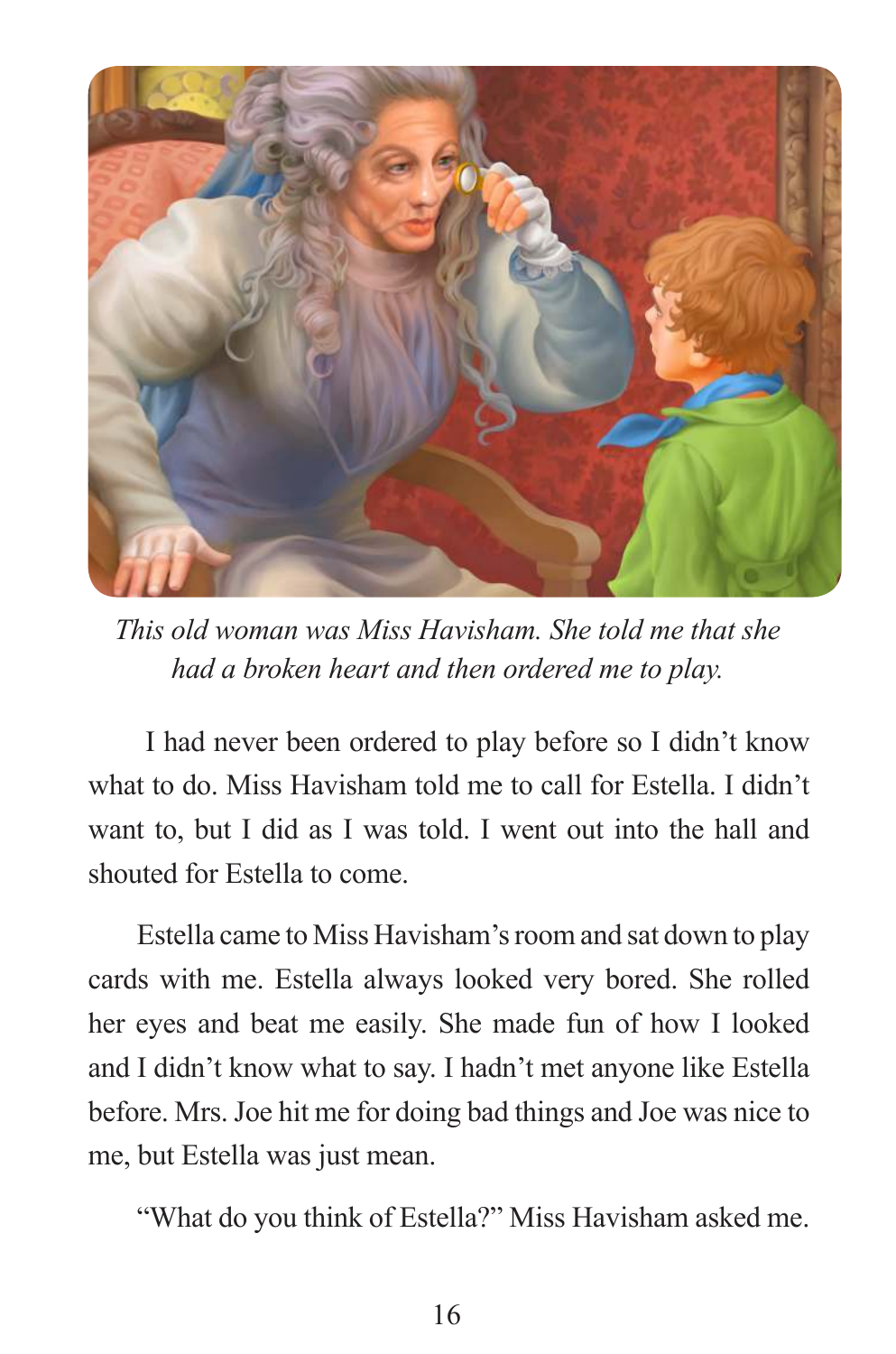"She's mean and beautiful. I would like to go home now," I said.

 "You can go home, but come back in six days. Give him some food, Estella," Miss Havisham said.

 Estella took me outside and made me wait. It was very bright outside. It hurt my eyes after being in the dark for so long. Estella went back into the house. I waited until she came back with food and drink for me. She put it on the floor like I was a dog. I started crying, which made Estella happy. She left me outside to cry and I wished I were different.

 I wanted to have nice clothes and soft hands so that Estella would like me and not call me boy. I sat down to eat and drink. It started to make me feel better. I looked at the garden as I ate and drank. Everything in the garden was dead. There was a building near Satis House that used to be a **brewery**. When I had eaten, I went into the building to look around. Estella was there too. She was walking in front of me so I followed her. We went up the stairs to the top of the building and then I saw a woman in white hanging from the ceiling. It was Miss Havisham. I ran towards her to try and save her, but as I got there, she had already gone.

 Estella led me back to the gate, hit him and then pushed me out into the street before she shut the gate and locked it behind me. My uncle was waiting for me. We walked back to his house, and the whole way there, I thought about my rough hands and ugly clothes.

**brewery** (n) a factory where beer is made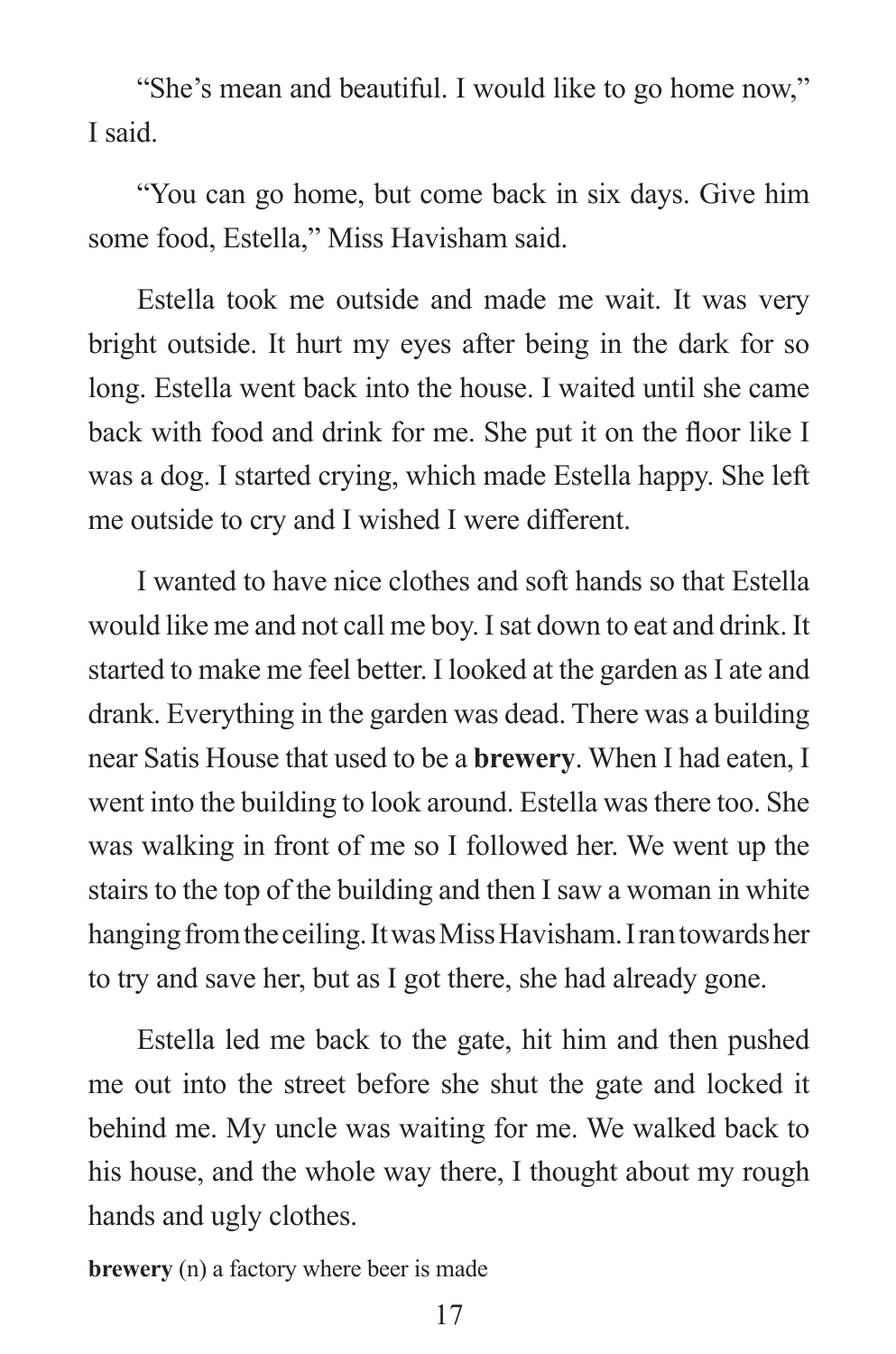The next day, Mrs. Joe wanted to know everything that had happened at Miss Havisham's house. I didn't want to tell anything because I didn't think that Mrs. Joe would believe me. I also didn't want to upset Miss Havisham because I wouldn't get to see Estella again.

Mr. Pumblechook came over for tea and tried to find out about Miss Havisham, just like Mrs. Joe had. I made up some stories to tell them. I told them that Miss Havisham lived in a black velvet carriage in her house. I told them that I ate cake on gold plates in the carriage and that there were big dogs that ate meat in silver baskets.

 When Mrs. Joe and Mr. Pumblechook weren't listening, I told Joe that I had made everything up because I didn't want to be me. I wanted to be a gentleman. Joe told me, "You can be you and still be a gentleman."

 There are some moments in life that change everything for us. This was one of those moments. I decided that I needed proper school lessons if I was going to be a gentleman. Mr. Wopsle's great aunt couldn't teach but Biddy could. I asked her to teach me everything she knew. She agreed to teach me and all the other children in the village.

 It was good to have someone to teach the school while Mr. Wopsle's great aunt was asleep. Every night, after school, I went to get Joe from the Three Jolly Bargeman pub. One night, I found him in the pub, next to the fire with Mr. Wopsle and a man that looked at me as if he knew me.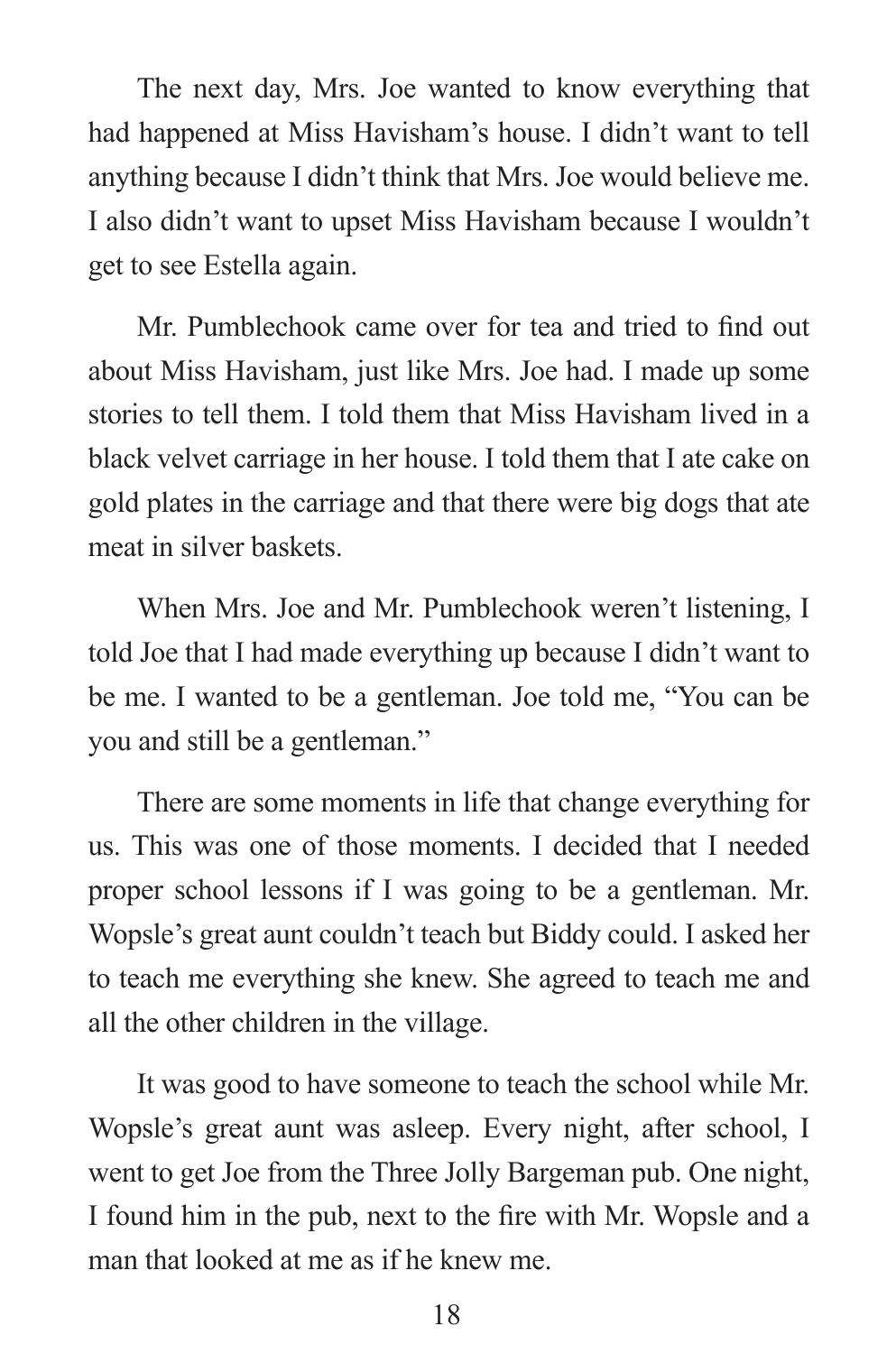I sat down with Joe and the man started asking Joe questions about me. Mr. Wopsle drink too much and was saying some of the lines from Shakespeare. The man kept rubbing his leg and then he took out a file, the same file that I stole from Joe to help my escaped prisoner.

He used the file to stir his drink. I was very scared. The man was watching me the whole time. Joe and the man finished their drinks and stood up to leave. As they did, the man gave me a piece of paper with a lot of money in it.

 Joe saw it and tried to give it back to the man, but he had already gone. We took the money home and Mrs. Joe hid it in a safe place. The next day, it was time to go to see Miss Havisham again. It was just the same as it had been the first time. Estella wasn't happy to see me, but she let me through the gate and took me to Miss Havisham. She had some visitors, who were all worried about Miss Havisham. They talked about a man called Matthew Pocket. None of them talked to me, but when they looked at me, they looked at me just like Estella did.

 I didn't want to play with Estella, but I did as I was told. The house was a scary place. It had many insects in it and I could hear animals in the walls. When we had finished playing, Miss Havisham told me that the food on the table was the food from her wedding day that was never eaten.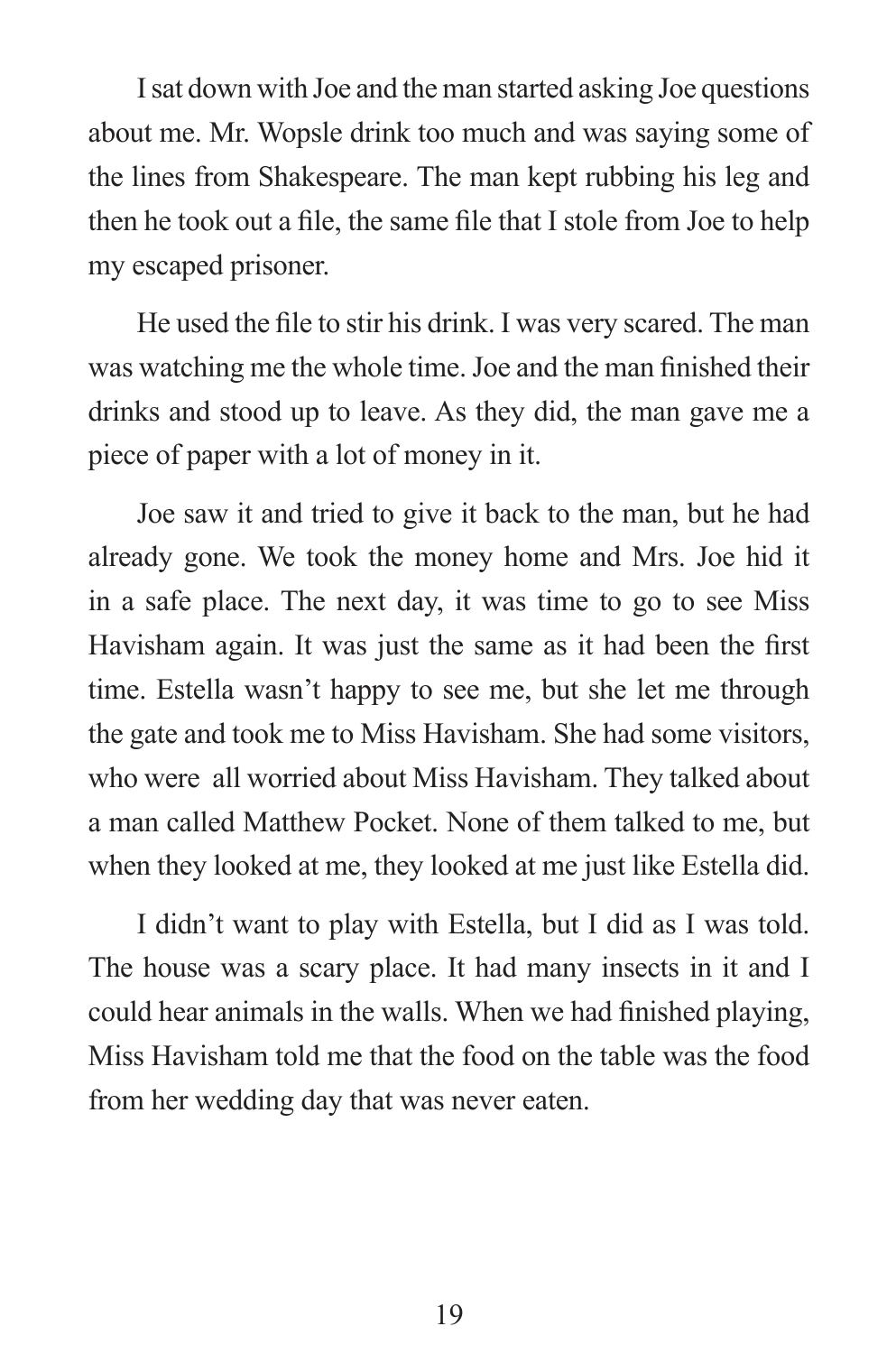### **Test 4**

### **Put the list in order by entering the numbers 1 to 10 in the gaps below.**

- a. Biddy stared teaching at the school.
- b. Herbert and Clara went to the East.
- c. Orlick attacked Mrs. Joe.
- d. Miss Havisham's wedding dress caught on fire.
- e. Mr. Wopsle became an actor.
- f. \_\_\_ Pip met Estella.
- g. \_\_\_ Pip met Matthew Pocket.
- h. Pip found Magwitch and Compeyson fighting on the marsh.
- i. Mr. Jaggers told Pip about Estella's parents.
- j. Pip lived with Joe and Mrs. Joe.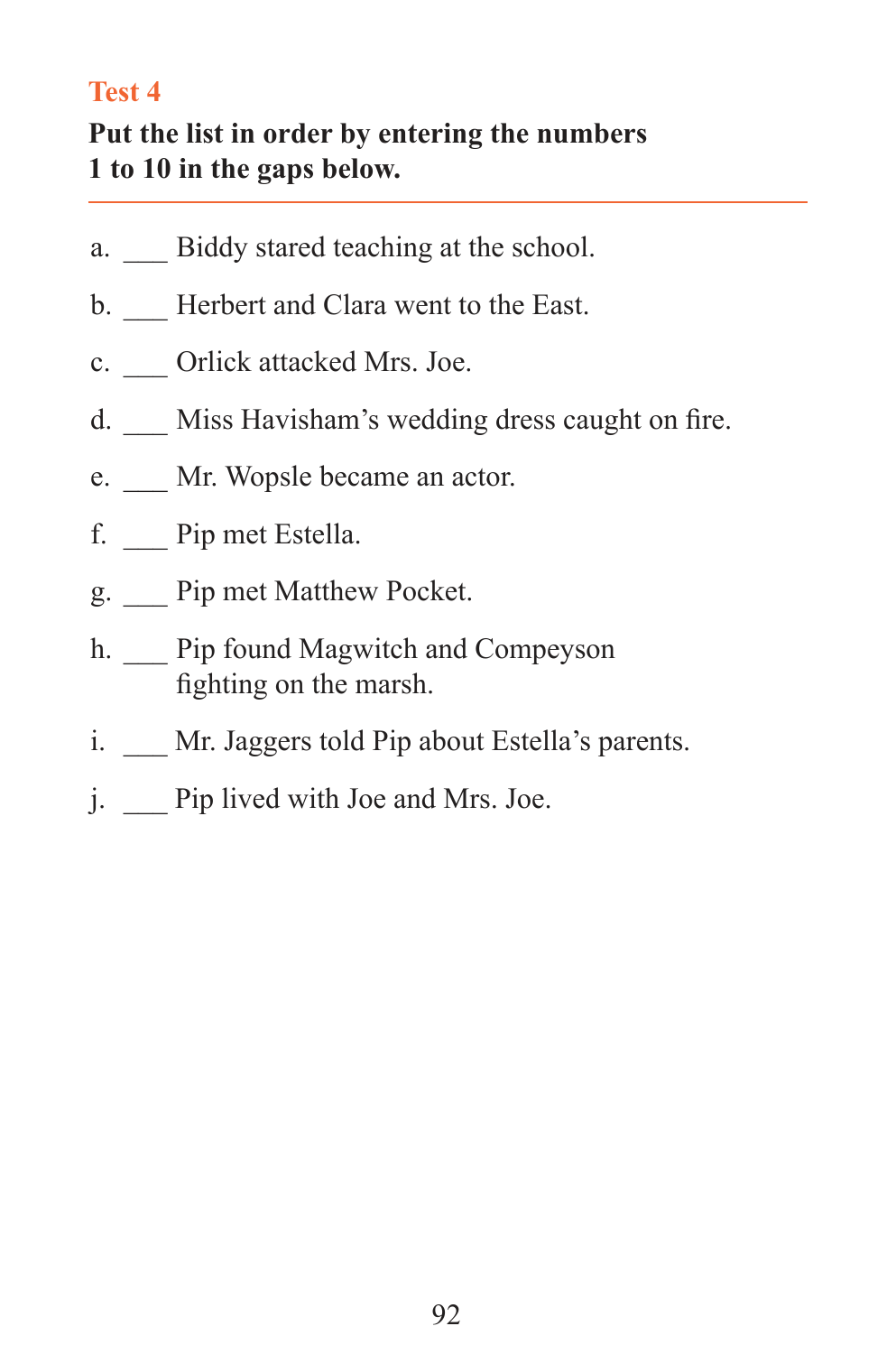# **GRAMMAR CHECK**

## **Choose the correct answer. Test 1**

Mrs. Joe was an ugly woman, and twenty years older than I was. She had brought me up herself when she ...............<sup>1</sup> thrown me out on the street. She wasn't nice like Joe though. I thought she ..............<sup>2</sup> mean and I didn't understand why Joe ...............<sup>3</sup> her.

We lived on the river Thames, exactly twenty miles from the sea. I don't remember ...............<sup>4</sup> my parents looked like so when I was young, I ................<sup>5</sup> a lot of time in the graveyard. I ...............<sup>6</sup> with their gravestones and decide what they looked like by reading what ...............<sup>7</sup> on their gravestones.

| 1. a) could have | b) must have   | c) will have   |
|------------------|----------------|----------------|
| 2. a) has been   | b) was         | $c)$ is        |
| 3. a) is married | b) has married | c) had married |
| 4. a) which      | b) what        | c) how         |
| 5. a) have spent | b) spent       | c) spend       |
| 6. a) would sit  | b) will sit    | c) can sit     |
| 7. a) wrote      | b) was writing | c) was written |

I knew that Mr. Jaggers ...............<sup>8</sup>right about Drummle hitting Estella, but I also knew that Drummle ................<sup>9</sup> off his horse and died. I thought that Estella ............... <sup>10</sup> got married again.

| 8. a) had been      | b) has been    | c) were      |
|---------------------|----------------|--------------|
| 9. a) has fallen    | b) had fallen  | c) is fallen |
| $(10. a)$ will have | b) should have | c) must have |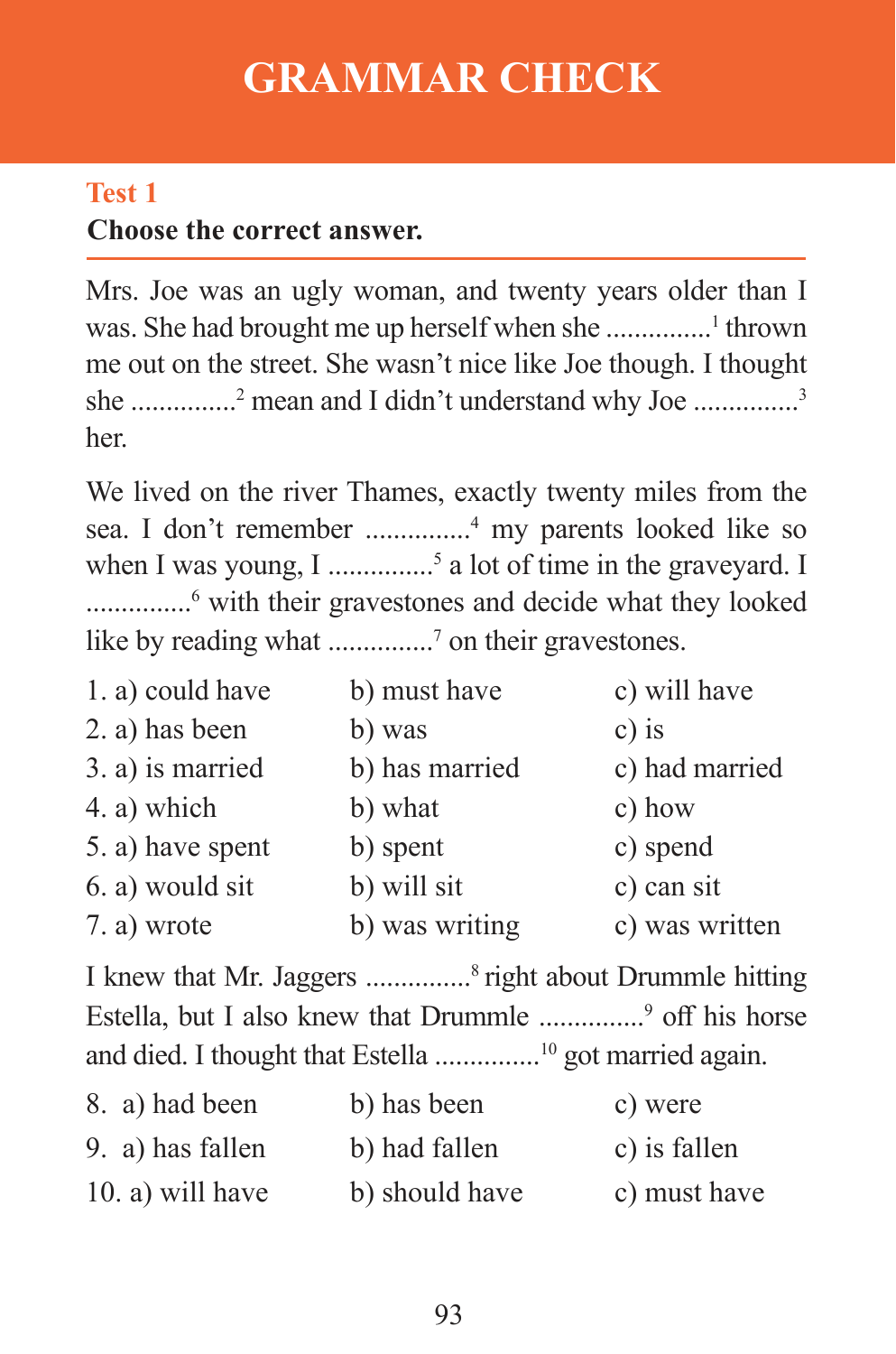### **Test 2**

### **Use the verbs in brackets with** *must have* **or** *had to* **to complete the sentences.**

- 1. Everybody was surprised that she passed the test. Someone ........................ her. (help)
- 2. I have called him several times this morning, but he hasn't answered his phone. He ........................ it at home. (forget)
- 3. They set off quite early but haven't arrived yet. I am worried that something ........................ to them. (happen)
- 4. There was such a huge crowd in front of the store that the manager ........................ the launch of the new product for safety reasons. (cancel)
- 5. She ........................ you (misunderstand). Otherwise, she would have helped you.
- 6. 'How can he know about our secret?' 'He ........................ us while we were talking the other day.' (hear)
- 7. She was looking forward to going on a holiday, but she ........................ at home as she broke her leg (stay). She ........................ disappointed. (be)
- 8. They didn't lose any match in the tournament. They ........................ very well. (train)
- 9. She ........................ the essay as there were lots of mistakes she was supposed to correct in it. (rewrite)
- 10. The neighbours called the police twenty minutes ago but they haven't arrived yet. The thieves ........................ the house by now. (leave)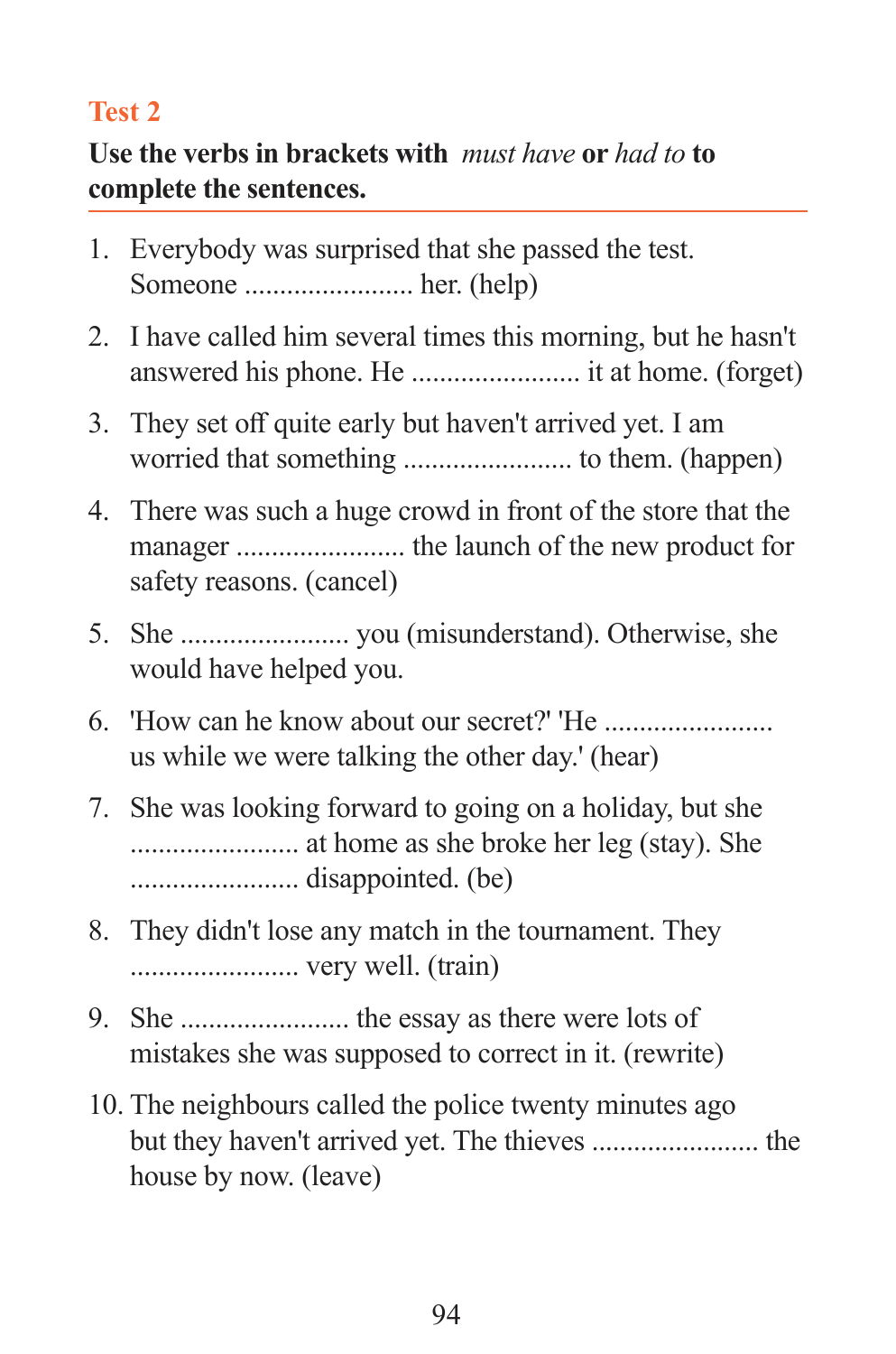# **VOCABULARY CHECK**

## **Test-1**

**Match the definitions (1-10) on the right with the words (a-j) on the left.**

| a. brewery    | 1. spider's web                                         |
|---------------|---------------------------------------------------------|
| b. trunk      | 2. a person guilty of a crime                           |
| c. cobweb     | 3. a box or chest to hold clothes in                    |
| d. marsh      | 4. a factory where beer is made                         |
| e. merchant   | 5. an area of land that is soft and wet                 |
| f. ___ orphan | 6. unkind; cruel; not pleasant                          |
| g. worthy     | 7. someone who buys and sells goods<br>in large amounts |
| h. convict    | 8. a child whose parents are dead                       |
| i. part       | 9. having or deserving worth and value                  |
| j. mean       | 10. to separate from                                    |